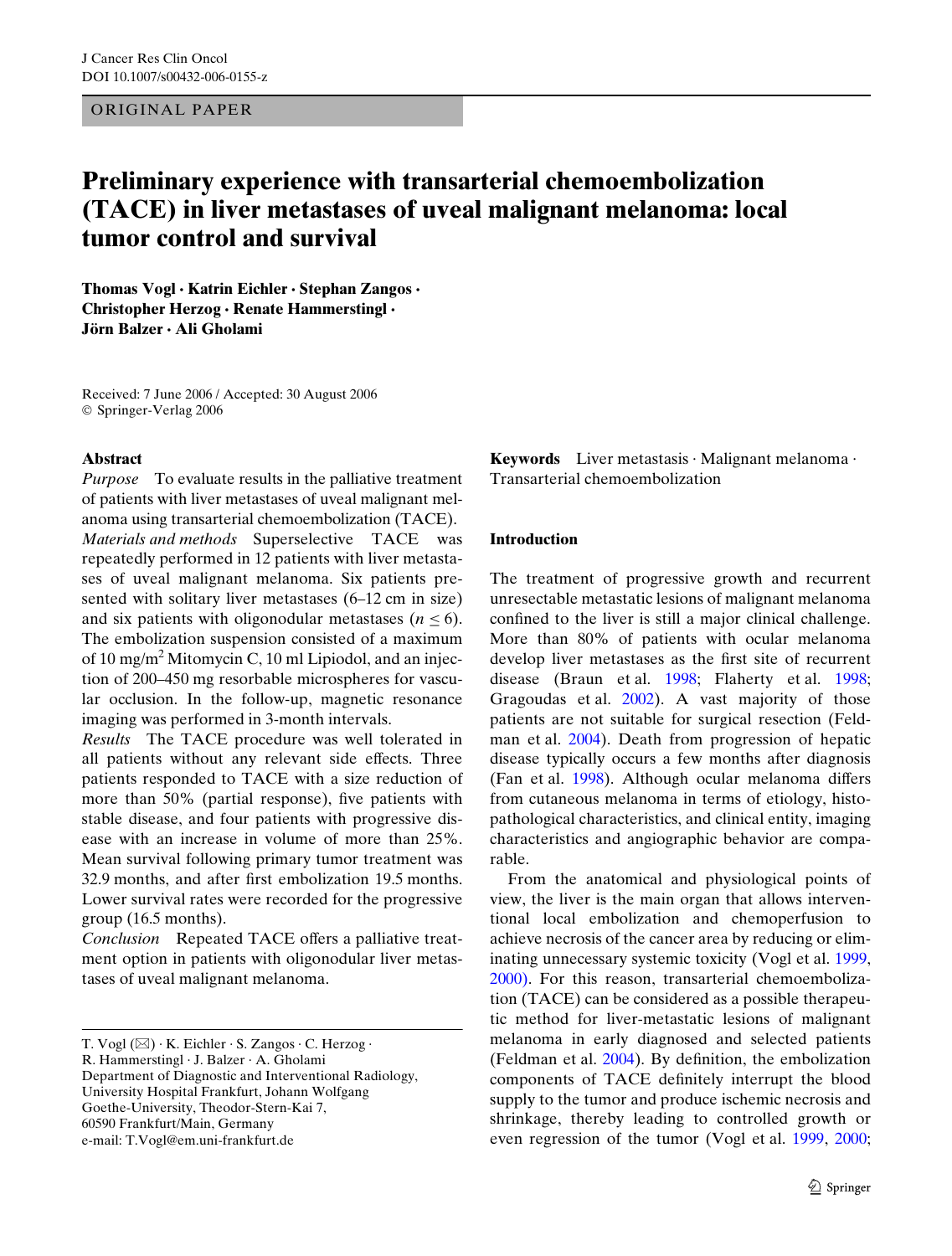Livraghi [2001](#page-7-6)). Using TACE, a higher concentration of chemotherapeutic drugs might be delivered; in this respect, cisplatin and epirubicin are the most commonly used drugs (Wallace et al. [1990](#page-7-7); Vogl et al. [2000](#page-7-5)).

The main purpose of this study is to evaluate the feasibility of selective TACE for controlling metastatic spread to the liver in a palliative approach. Additionally, prognostic factors like the degree of lipiodol enhancement are analyzed.

### **Materials and methods**

From July 2000 to July 2004, TACE was performed in a prospective pilot study in a total of 12 patients (six males and six females). Six patients presented with solitary liver metastases (6–12 cm in size), six patients with oligonodular liver metastases (maximum number of metastases, six; 4–7 cm in size). The mean age was 53.4 years (SD  $\pm$  16.5 years). The mean tumor volume of the hepatic metastatic infiltration was 111.3 ml  $(SD \pm 55.8 \text{ ml}; \text{range } 12{\text -}204 \text{ ml})$  $(SD \pm 55.8 \text{ ml}; \text{range } 12{\text -}204 \text{ ml})$  $(SD \pm 55.8 \text{ ml}; \text{range } 12{\text -}204 \text{ ml})$  (Table 1). The mean number of treatment cycles was  $4.6$  (SD  $\pm$  1.9; range 3– 7). The treatment was continued until no further size reduction was achieved or patients showed signs of progression after at least three repeated treatment cycles.

Patients were required to have a history of ocular melanoma and histologically proven liver metastases, verified by magnetic resonance imaging (MRI). Patients who met the inclusion criteria were consecutively recruited. Other inclusion criteria were as follows: age  $\geq$ 18 years, an Eastern Cooperative Oncology Group (ECOG) performance status of 0–2, and adequate hepatic (bilirubin  $\langle 3 \times$  normal), hematological (white blood cell count >4,000/mm<sup>3</sup>, platelet count >100,000/ $m<sup>3</sup>$ ), and renal (creatinine <2.0 mg%,

creatinine clearance >50 ml/min) values. Any previous systemic antineoplastic therapy had to be completed at least 4 weeks prior to the study entry. Pregnancy was a contraindication to the treatment and all patients had to use an acceptable form of contraception while taking part in the study. The study was approved by the institutional review board, and written consent was obtained from all patients. All patients had been diagnosed as having no simultaneous involvement of other organs when they were referred to our center or initially evaluated.

The patients developed liver metastases 1 month to 3 years after first diagnosis of initial primary melanoma. Before undergoing TACE, the patients had received other treatments, which were surgical resection of liver tumors  $(n = 4)$ , systemic chemotherapy  $(n = 8)$ , and radiation therapy  $(n = 3)$ .

## **TACE technique**

After the introduction of a 4-5 French pigtail catheter through the femoral artery, an angiographic survey of the abdominal vessels was performed. Mesenteric arteriography was performed to check the presence of a right hepatic artery. Indirect portography was performed next to outline the portal circulation in the venous phase. A 4-5 French Cobra catheter (Terumo, Frankfurt/Main, Germany) was placed in the celiac trunk and advanced beyond the gastroduodenal artery. Depending on the size, location, and arterial supply of the tumor, the tip of the catheter was advanced further into the segmental arteries for superselective embolization using a Tracker catheter (Boston, Frankfurt, Germany). The embolization suspension consisted of a maximum of 10 mg/m<sup>2</sup> of Mitomycin C (Medac, Hamburg, Germany) as the chemotherapeutic agent and a maximum of 15 ml of iodized oil (Lipiodol; Guerbet,

<span id="page-1-0"></span>

| <b>Table 1</b> Patients, diagnosis, |
|-------------------------------------|
| number of treatments, tumor         |
| volume, and clinical course         |

sd Stable disease, pd Progressive disease, pr Partial rePatient number Age Sex Total tumor volume (ml) per treatment TACE cycles Course Survival (months) start with first TACE Survival (months) onset of melanoma diagnosis 1 30 M 72 3 sd 18.3 30.2 2 30 M 70 8 pd 26 38 3 34 F 12 3 pr 21.7 39 4 39 F 145 5 sd 30 37 5 52 M 170 3 sd 15.7 27.9 6 60 F 145 7 pd 25 alive 45 7 60 M 47 3 pr 15 alive 24 8 60 F 204 3 sd 10 alive 33 9 61 M 148 4 pd 5.5 12.4 10 64 F 132 7 pr 21 36.5 11 72 F 80 6 sd 14.5 27.2 12 79 M 111 3 pd 8.3 27.9

sponse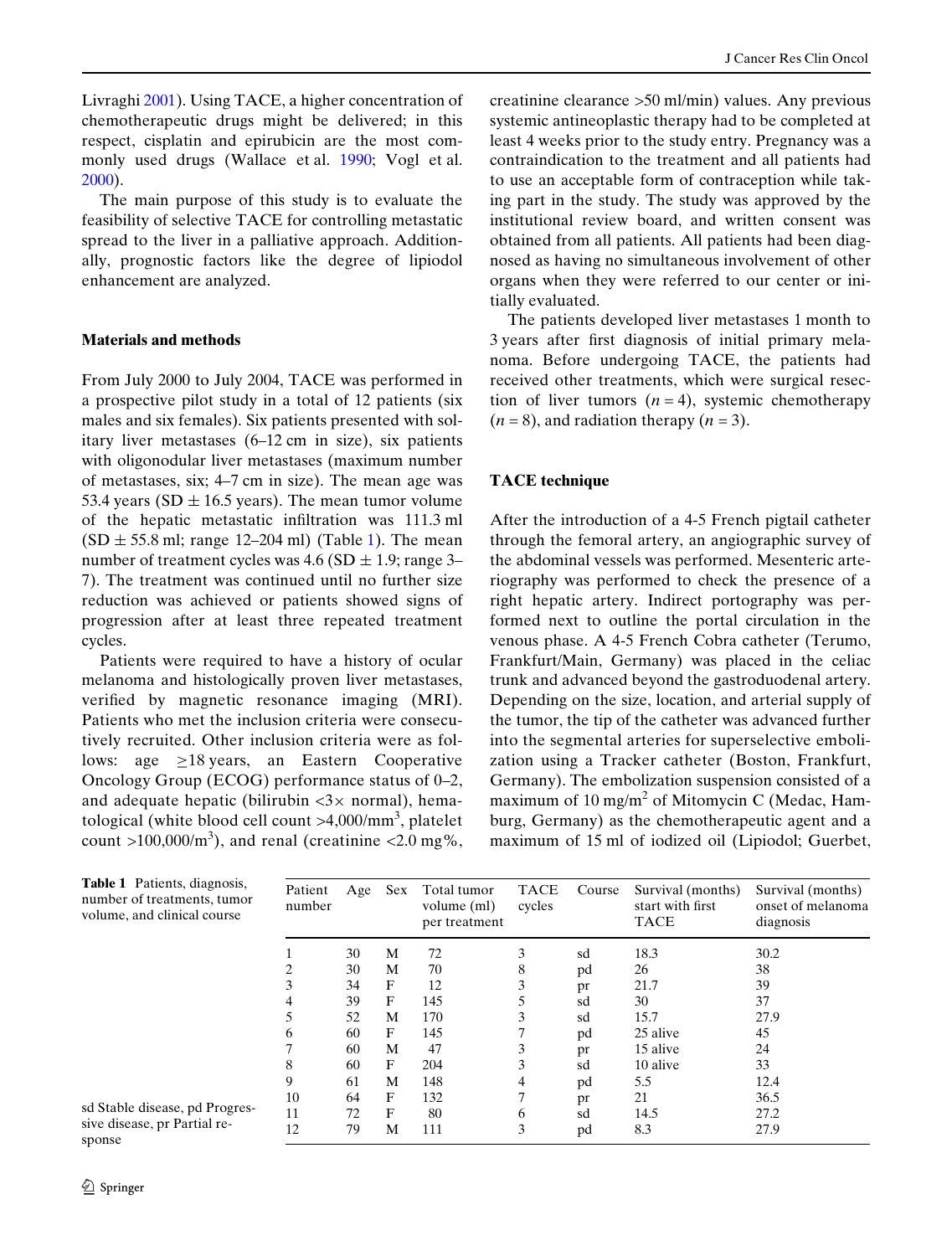Sulzbach, Germany), followed by an injection of 200– 450 mg microspheres (Spherex, Pharmacia & Upjohn, Erlangen, Germany) for vascular occlusion. The embolization suspension was injected slowly under fluoroscopic control. After embolization, devascularization was confirmed by an additional angiographic study of the hepatic artery. The study was designed to perform three courses of repeated chemoembolization at 4 week intervals.

## **Pre-treatment and follow-up studies**

The complete history and physical examination was performed prior to the study entry including pre-treatment laboratory values with complete blood count (CBC), including differential and platelet count, blood urea nitrogen (BUN), electrolytes, creatinine, glucose, calcium, phosphorus, magnesium, albumin, total protein, aspartate aminotransferase (AST), alanine aminotransferase (ALT), lactate dehydrogenase (LDH), alkaline phosphatase, total bilirubin, direct bilirubin, prothrombin time (PT) and partial thromboplastin time (PTT), a pregnancy test for pre-menopausal women, urine analysis, carcinoembryonic antigen, and 24-h creatinine clearance. In the pre-study evaluation, all patients underwent chest X-ray and electrocardiogram. Baseline tumor evaluations were obtained by nonenhanced and enhanced MRI scans no longer than 6 weeks prior to the administration of the first treatment.

Tumor response was assessed via standard response criteria based on the MR evaluation. Complete response was defined as complete radiographic disappearance of evident hepatic disease for at least 4 weeks. A partial response was defined as a decrease of 50% or more in perpendicular diameter of all measurable hepatic lesions lasting at least 4 weeks, without an increase in size or the appearance of new lesions. Stable disease was defined as an increase of less than 25% in liver lesions or a decrease of less than 50% in all measurable lesions. Progressive disease was defined as an increase of more than 25% in liver lesions or the appearance of any new lesions within the liver or elsewhere.

Plain and contrast-enhanced CT and MRI for initial treatment planning were obtained in all patients. All CT studies were performed using a spiral technique with fourth-generation scanners (Somatom Plus or Somatom Plus 4, Siemens, Erlangen, Germany). Twenty-four hours after embolization, retention of Lipiodol in the tumor and liver parenchyma was verified by an unenhanced CT examination protocol (Siemens, VolumeZoom). The degree of lipiodol and embolization material uptake was visually graded as low, moderate, or high. Quantitative measurements were not possible due to partially inhomogeneous uptake of Lipiodol. Unenhanced and contrastenhanced T1- and T2-weighted MRI studies (Siemens, Symphony, 1.5T) were performed in the post-treatment phase and plain MRI studies (T1-weighted spinecho (SE), T1-weighted gradient echo (GRE) sequences) after every TACE cycle. The follow-up after TACE was based on the CT evaluation of lipiodol retention and MRI volumetric evaluation of the treated liver metastases. The tumor volume was measured using an automated software program, analyzing the area of the tumor per slice and adding those values for the tumor-containing slices.

The initial MRI studies were evaluated regarding the degree of vascularization of the metastases. Visually, the judgment was based on the degree of uptake. Similarly, the obtained angiograms were subjectively evaluated concerning the degree of vascularization. A hypovascular pattern was defined as a lower degree of contrast enhancement versus the surrounding normal liver parenchyma and a moderately hypervascular pattern as a stronger enhancement. A truly hypervascular morphology was judged as a constant-enhancing blush phenomenon versus the normal liver parenchyma.

The scheduled number of performed TACE examinations was based on the imaging findings during followup. The follow-up included a regular clinical follow-up and an MRI control of the liver in 3-month intervals in the first year after the first TACE session and in 4month intervals in the following year. A minimum of three interventions with a 4-week interval was planned by performing further procedures until a stable disease was achieved or no further downsizing of the liver metastases was possible. The cumulative survival times were calculated beginning with the commencement of the first TACE treatment by using the Kaplan–Meier method. For statistical analysis, we used the  $X^2$  and logrank tests.  $p = 0.5$  indicated a significant difference.

## **Results**

## Safety

All patients tolerated the repeated treatment well and no clinically relevant side effects or adverse events were observed. In the clinical observation period 8 h after treatment, one patient developed slight nausea without vomiting. Two patients developed transient headache 1 day after the procedure. Three patients had a temperature rise in the period from 2 to 4 days post-treatment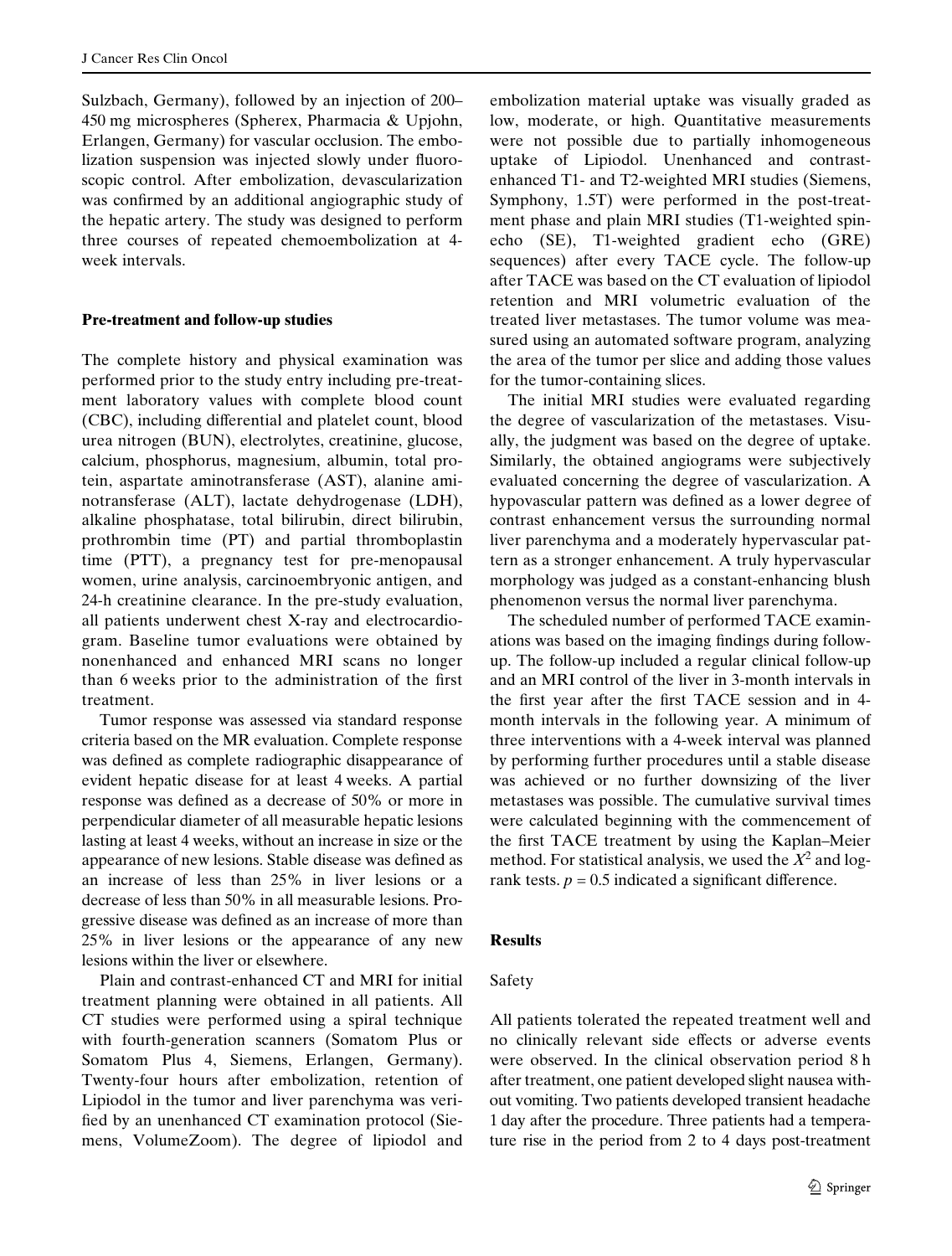<span id="page-3-0"></span>**Fig. 1** A 64-year-old woman with a solitary liver metastasis of a malignant melanoma in segment 7. **a** Transverse T1 weighted (TR116/TE 5) contrast-enhanced image shows a moderately hypervascular metastasis of 80  $\times$  68 mm in size in the right liver lobe pre-TACE. **b** Angiogram obtained during the first course of TACE reveals the hypervascularity of the target metastasis (*arrows*). **c** Angiography of the right hepatic artery with devascularization. The embolization suspension consisted of 10 mg/m<sup>2</sup> of Mitomycin C and 15 ml of lipiodol, followed by an injection of 200–450 mg microspheres for vascular occlusion. Note the hyperdensity of the treated metastases due to intratumoral lipiodol uptake during embolization. **d** Unenhanced transverse CT scan—after the first course of TACE—shows the tumoral lesion with hyperattenuation caused by retention of iodized oil. **e** Transverse contrast-enhanced T1-weighted MR image demonstrates a 50% volume reduction of the tumor post three cycles TACE



without the necessity for treatment. No treatmentrelated death or major complications such as abscess or bleeding were observed. The treatment protocol proved to be effective on an outpatient basis.

# Imaging findings

The evaluation of pre-interventional MRI and selective hepatic angiography revealed a hypovascular pattern of the melanoma metastasis in one patient (8.3%), a moderately hypervascular pattern in five patients (41.7%), and a truly hypervascular morphology in six patients (50%).

The post-evaluation CT 24 h after embolization scanning revealed a post-TACE uptake pattern in accordance with the angiographic findings, with a low

 $\mathcal{D}$  Springer

degree of intratumoral lipiodol uptake in the patient with hypovascular liver metastases, a moderate degree of uptake in six patients (50%), and a high degree of uptake in all patients with hypervascular morphology. In all patients, CT evaluation revealed a slight increase in the density of the normal liver parenchyma in the treated liver segments, due to the lipiodol uptake in the nontarget but neighboring liver parenchyma.

## Local response and survival

The local response evaluation was based on the combined judgment of the size and volume of the lesions in plain MRI, the degree of uptake in unenhanced CT post embolization, and the angiographic evaluation of hypervascular intratumoral areas.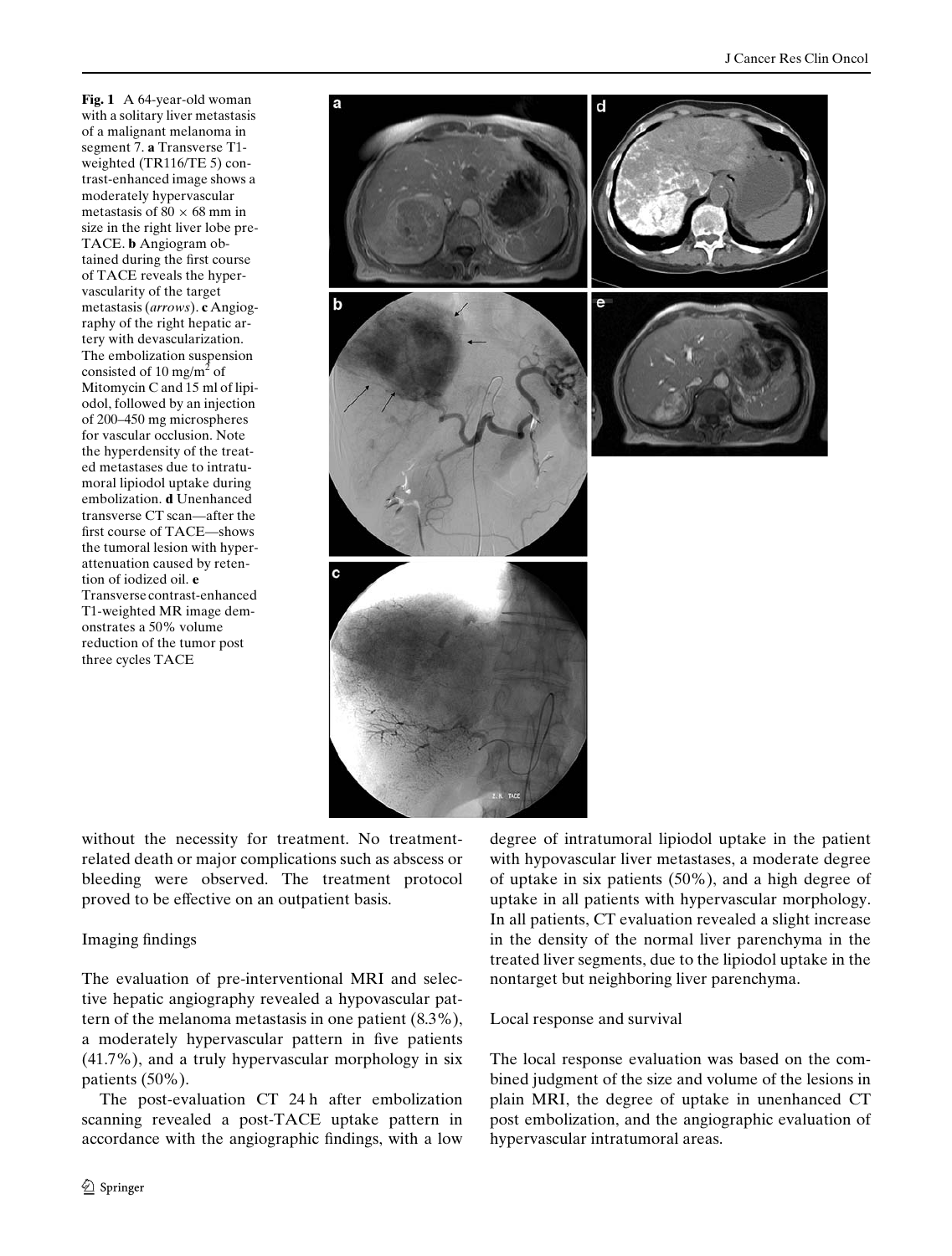

<span id="page-4-0"></span>**Fig. 2** A 60-year-old man with a liver metastasis of malignant melanoma undergoing three cycles of TACE (pre- and post-procedure) (partial response group). **a** Transverse T1-weighted (TR/TE/  $FA = 198 \text{ ms}/2 \text{ ms}/70^{\circ}) MR$  scan showing a lesion of  $25 \times 20 \text{ mm in}$ size in the right liver lobe pre-TACE. Note the hyperintense rim in the posterior part of the tumor (*arrows*). **b** Transverse T2-weighted  $(TR/TE/FA = 1,000 \text{ ms}, 84 \text{ ms}, 150^{\circ}) \text{ MR scan demonstrates the}$ metastases with an intratumoral rim of high signal intensity centrally in the liver pre-TACE. **c** Unenhanced transverse CT shows lipiodol retention (*arrows*) in the down-sized tumor post-chemoembolization in the 6-month follow-up after TACE

Three patients responded to TACE with a size reduction of more than 50% after the third course of TACE (Figs. [1,](#page-3-0) [2](#page-4-0)). The mean percentage of volume reduction was 56% in this group (Table [1](#page-1-0)). Five patients presented with stable disease and no significant change in the tumor volume before and after the third cycle of TACE. Four patients presented with progressive disease, with an increase of more than 30% in volume and total number of liver metastases after the third course of TACE. Interestingly, all patients with a hypervascular pattern of liver metastases (Fig. [3](#page-5-0)) showed either a partial response  $(n=3)$  or stable disease  $(n=3)$ . Progressive disease was only found in patients with a lower degree of lipiodol enhancement.

## Survival data

The analysis of the survival data is based on the calculated survival starting with the first TACE treatment. All patients underwent a minimum follow-up of 12 months. Although the data are limited, the overall survival rate is calculated as a mean survival rate of 19.5 months and a median survival rate of 21 months (Fig. [4\)](#page-6-1). Evaluating the survival after the treatment of the primary tumor of the eye, the mean survival rate was 32.92 months, and the median survival rate was 36.50 months (Fig. [5\)](#page-6-2).

For patients with stable disease after TACE, the mean survival rate was 19.63 months (median 15.7 months), and for for patients with partial response it was 21.35 months (median 21.0 months). Patients with progressive disease during TACE had a lower survival rate of 16.45 months (mean 8.3) ( $p < 0.01$ ).

#### **Discussion**

Melanoma is the most common primary intraocular malignancy in adults, with an annual incidence of approximately seven per million in Europe and the United States (Flaherty et al. [1998](#page-7-0); Gragoudas et al.  $2002$ ), differing according to the location, which is higher in the ciliary body. Up to 50% of patients eventually develop metastases, with a unique metastatic predilection regardless of the primary treatment. The 5-year survival estimates for primary ocular melanoma are 43–79% (Cantore et al. [1994](#page-6-3); Flaherty et al. [1998\)](#page-7-0). The presence of metastases is considered to be a poor prognostic marker for response to treatment and survival. After the development of liver metastases the 1-year survival estimates range from 2 to 9 months (Flaherty et al. [1998\)](#page-7-0). At the time of initial diagnosis of choroid melanoma, most patients have no evidence of metastatic disease. However, within 2–5 years, metastases appear in about half of the patients. Unlike cutaneous melanoma, which metastasizes to various sites,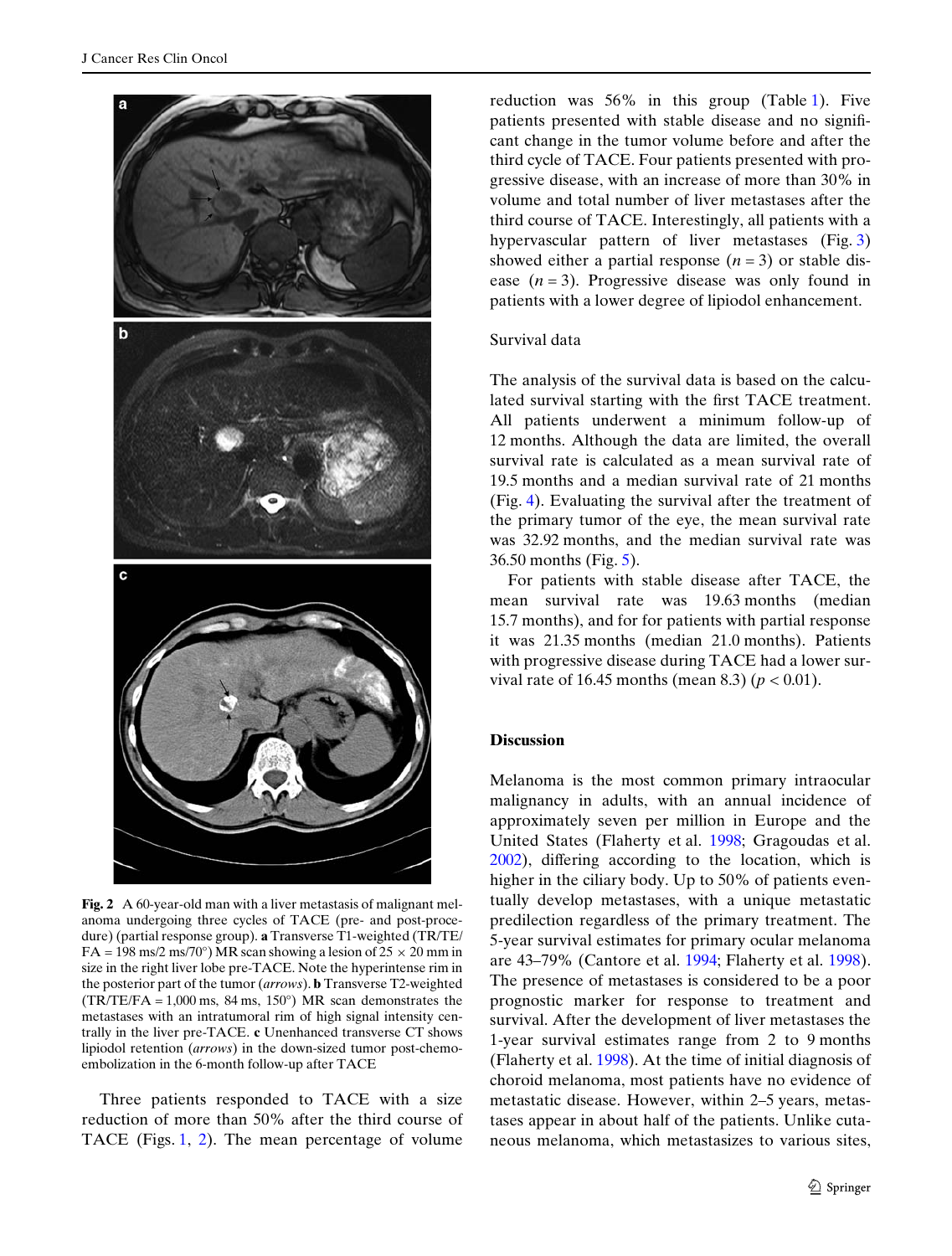<span id="page-5-0"></span>**Fig. 3** A 61-year-old man with oligonodular liver metastases in segments 5 and 2 and partial response after TACE. **a** Transverse T1-weighted (TR 118/TE5) unenhanced image demonstrates a hypointense liver metastasis of  $30 \times 28$  mm in size in liver segment 5 (*arrows*). **b** Angiographic image in the final phase of the embolization reveals an intratumoral uptake of lipiodol (*arrows*) with a central low-density area (**c**). In this phase the lipiodol suspension is still visualized in the right hepatic artery. **c** Unenhanced CT post-TACE 1 day post-intervention demonstrates a high degree of lipiodol uptake in the peripheral parts of the lesion with a central necrosis. **d** Transverse T1 weighted (TR 118/TE 5) unenhanced image 1 month post third TACE with verification of the enormous size reduction of the treated metastasis (*arrows*). **e** Unenhanced CT post-TACE demonstrated a further reduction in size with homogeneous lipiodol deposits



ophthalmic melanoma most commonly metastasizes to the liver. In fact, liver metastases develop in approximately two-thirds of patients with recurrent uveal melanoma (Flaherty et al. [1998\)](#page-7-0). Despite conventional surgery for resectable segmental or lobar liver involvement, systemic chemotherapy, chemoimmunotherapy, or proton beam irradiation, the median survival of patients with liver metastases is less than 6 months (Feldman et al. [2004](#page-7-2)).

Response rates to systemic chemotherapy are reported to be  $\leq$ 1% (Flaherty et al. [1998](#page-7-0); Gragoudas et al. [2002;](#page-7-1) Schmittel et al. [2005\)](#page-7-8). Regional chemotherapy concepts are mostly based on the use of implantable hepatic catheters in order to deliver intra-arterial chemotherapy directly to hepatic lesions. Thus, a higher concentration of chemotherapeutic agents can be locally delivered, with lower systemic toxicity. With this approach, response rates of 30–40% were reported in phase-II studies (Cantore et al. [1994;](#page-6-3) Leyvraz et al. [1997](#page-7-9)). In addition to intra-arterial embolization, chemoembolization provides theoretical advantages as secondary tumors of the liver derive  $\sim80\%$  of their blood supply from the hepatic artery (Feldman et al. [2004](#page-7-2)). Thus, embolization additionally leads to tumor ischemia, sparing normal tissue perfused through the portal vein. Drug concentrations during chemoembolization can reach 10–25 times of those obtained with intra-arterial infusion alone, allowing an increased dwell time of chemotherapeutic agents caused by stasis with minimization of systemic toxicity. The use of chemoembolization as a therapeutic modality for liver metastases of malignant melanoma was first published by Carrasco et al. ([1986\)](#page-6-4), who published two case reports describing the tumor regression with cisplatin and polyvinyl sponge (PVS). Following this, Mavligit et al. ([1988\)](#page-7-10) reported about 30 patients treated with chemoembolization and noted an overall response rate of 46% and a median survival of 11 months. A recent review of data from 201 patients with metastatic ocular melanoma from the MD Anderson Cancer Center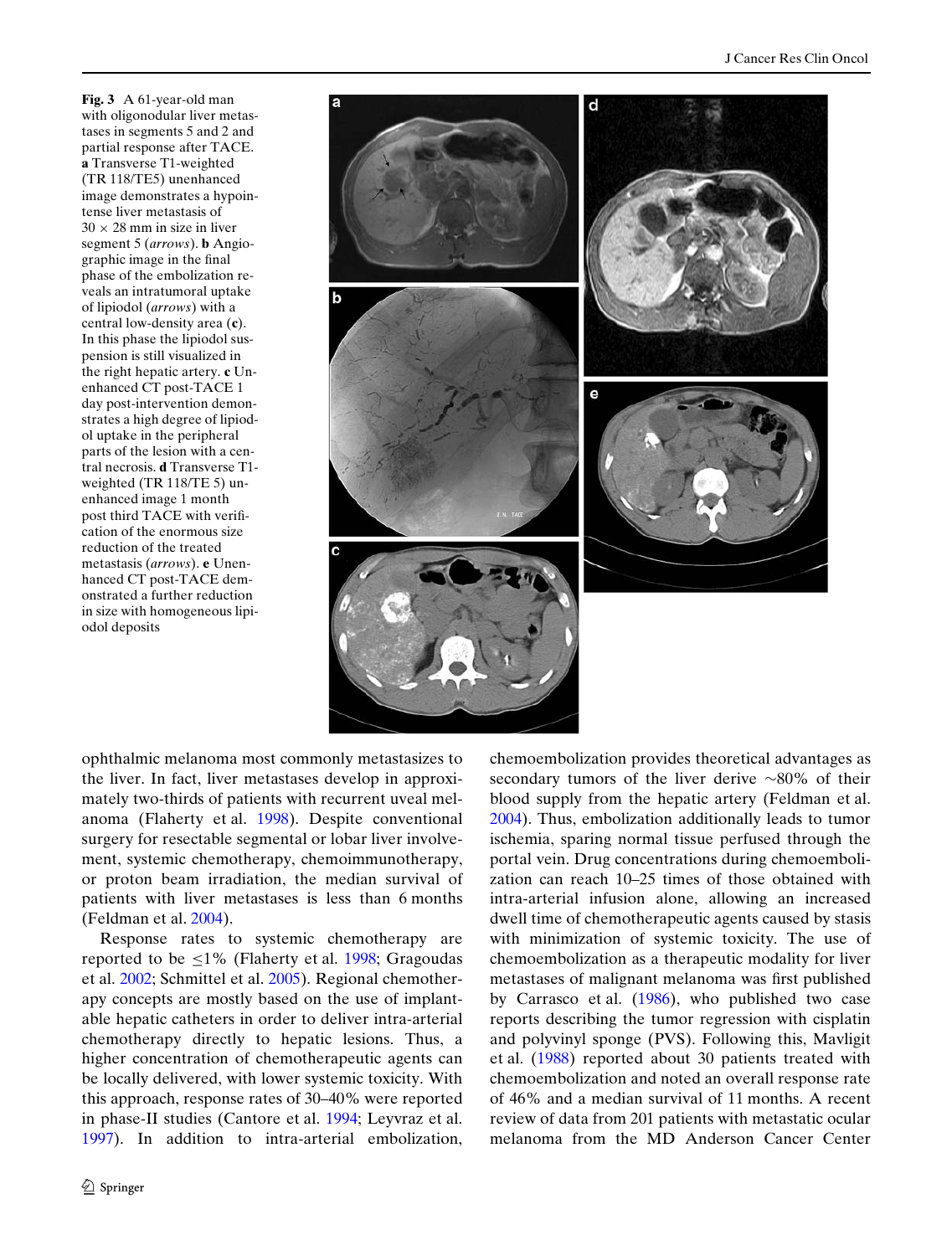

<span id="page-6-1"></span>**Fig. 4** Survival after first TACE cycle in patients with oligonodular metastases of uveal malignant melanoma (Kaplan–Meier)



<span id="page-6-2"></span>**Fig. 5** Survival after ocular treatment of malignant melanoma (Kaplan–Meier)

revealed a 36% overall response rate for chemoembolization versus less than 1% for systemic chemotherapy and a median response duration of 14.5 months in responding patients. Argawala et al. [\(2004](#page-6-5)) performed a phase-I/II randomized trial of intrahepatic arterial infusion chemotherapy with cisplatin and chemoembolization with cisplatin and PVS in 19 patients with ocular melanoma metastatic to the liver. The cisplatin dose was escalated up to  $125 \text{ mg/m}^2$  with a maximum tolerated dose of  $125 \text{ mg/m}^2$  with or without PVS. In their paper, the authors showed that the overall response rate was 16%. The dose-limiting toxicity included renal, hepatic, and hematological effects. The authors summarize that this therapy produces a modest response rate in patients with ocular melanoma and liver metastases. In a phase II clinical trial, Patel et al. used a TACE technique with BCNU dissolved in ethiodized oil, combined with gelatine sponge as a transiently occlusive agent. The obtained response rate of 20.4% is lower in comparison to our patient material.

While our survival rates in the nonresponder group was higher with 16.5 months versus 5.2 months, the survival rates were similar in the group with response with 19.5 months versus 21.9 months in the group of Patel et al. [\(2005](#page-7-11)).

A challenging technique might be the use of DC beads (Terumo) for chemoembolization where the chemotherapeutic agent is being absorbed via incubation (Weinreich and Alexander [2002\)](#page-7-12). Via the docking of the chemotherapeutic agents to the particles, the locally applied concentration of chemotherapy is increased by a factor of 3.

Our data show that TACE using Mitomycin followed by embolization agents like Lipiodol and Spherex might produce a relevant response rate and that among our cases survival data are somewhat better than those reported in the literature (Pyrhonen [1998;](#page-7-13) Egerer et al. [2001](#page-7-14); Rivoire et al. [2005\)](#page-7-15). Our study is limited due to the nonrandomized design of the treatment protocol and the limited number of patients. However, even a palliative or symptomatic approach should be considered in patients with extremely poor prognosis (Wallace et al. [1990](#page-7-7); Sasson and Sigurdson [2002](#page-7-16); Weinreich and Alexander [2002](#page-7-12)). These data can be used as a basis for prospective trial studies (Wang et al. [1994;](#page-7-17) Hakansson et al. [1997](#page-7-18); Song et al. [2001\)](#page-7-19).

### **Conclusion**

In summary, TACE can be considered to be a safe treatment for oligonodular liver metastases of uveal malignant melanoma offering a symptomatic or even palliative treatment option.

#### **References**

- <span id="page-6-5"></span>Argawala SSk, Panikkar R, Kirkwook JM (2004) Phase I/II randomized trial of intrahepatic arterial infusion chemotherapy with cisplatin and chemoembolization with cisplatin and polyvinyl sponge in patients with ocular melanoma metastatic to the liver. Melanoma Res 14:217–222
- <span id="page-6-0"></span>Braun UC, Rummelt VC, Naumann GO (1998) Diffuse malignant melanoma of the uvea: a clinicohistopathologic study of 39 patients [Article in German]. Klin Monatsbl Augenheilkd 213:331–340
- <span id="page-6-3"></span>Cantore M, Fiorentini G, Aitini E, Davitti B, Cavazzini G, Rabbi C, et al (1994) Intraarterial hepatic carboplatin-based chemotherapy for ocular melanoma metastatic to the liver: report of phase II study. Tumori 80:37–39
- <span id="page-6-4"></span>Carrasco CH, Wallace S, Charnsangavej C, Papadopoulos NE, Patt XY, Mavligit GM (1986) Treatment of hepatic metastases in ocular melanoma: embolization of the hepatic artery with polyvinyl sponge and cisplatin. JAMA 255:3152–3154